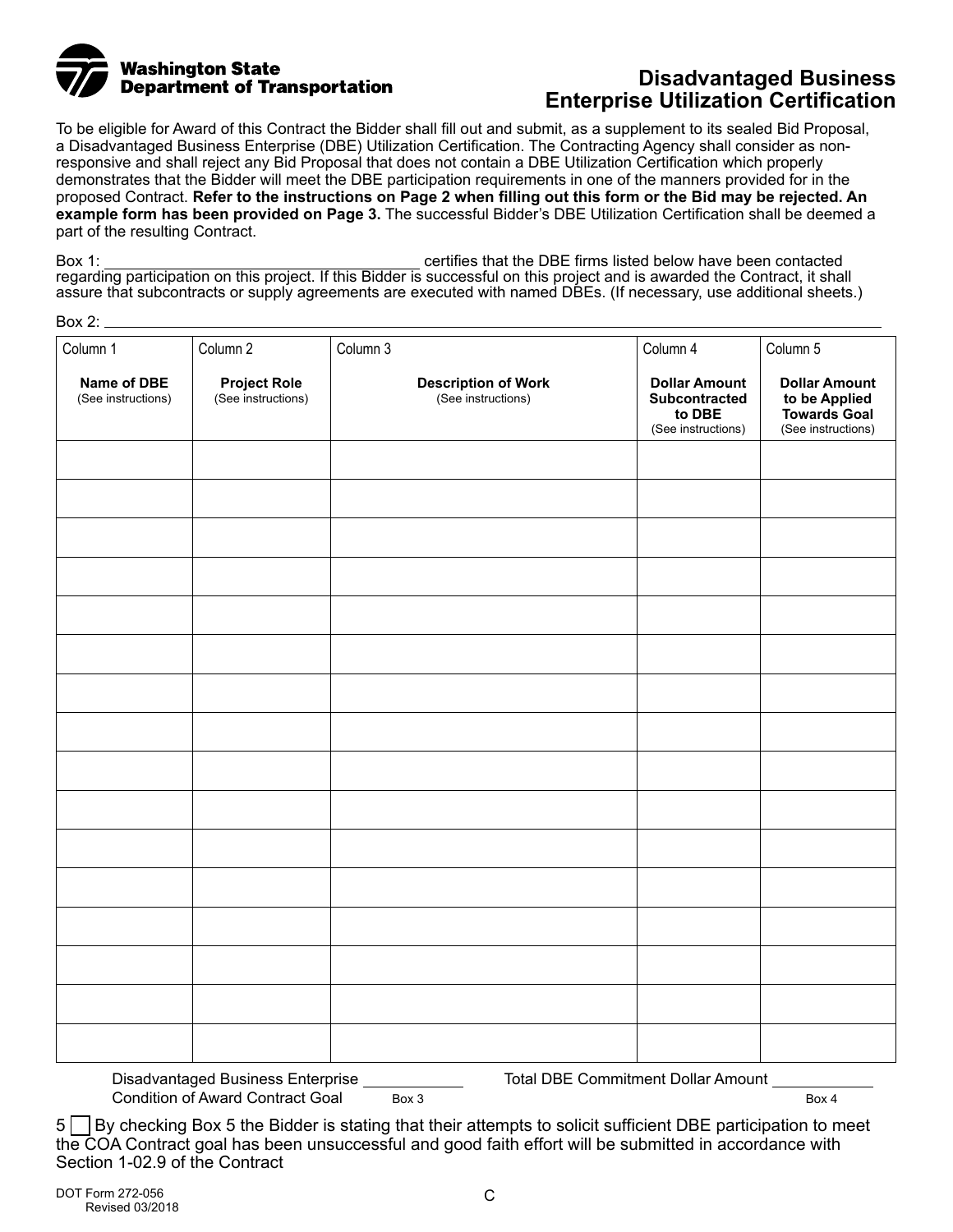## **Instructions for Disadvantaged Business Enterprise Utilization Certification Form**

- Box 1: Name of Bidder (Proposal holder) submitting Bid.
- Box 2: Name of the Project.
- Column 1: Name of the Disadvantaged Business Enterprise (DBE). DBE firms can be found using the Diversity Management and Compliance System web page: [https://wsdot.diversitycompliance.com.](https://wsdot.diversitycompliance.com) Repeat the name of the DBE for each Project Role that will be performed.

Column 2: The Project Role that the DBE will be performing as follows;

- Prime Contractor
- **Subcontractor**
- Subcontractor (Force Account)
	- Work sublet as Force Account must be listed separately.
- **Manufacturer**
- Regular Dealer
	- Work sublet to a Regular Dealer must be listed separately.
	- Regular Dealer status must be approved prior to Bid submittal by the Office of Equal Opportunity, Washington State Department of Transportation, on each Contract.
- **Broker** 
	- Work sublet to a Broker must be listed separately.

List each project role to be performed by a single DBE individually on a separate row. The role is used to determine what portion of the amount to be subcontracted (Column 4) may be applied toward meeting the goal (column 5).

- Column 3: Provide a description of work to be performed by the DBE. The work to be performed must be consistent with the Certified Business Description of the DBE provided at the Diversity Management and Compliance System web page<https://wsdot.diversitycompliance.com>
	- A Bidder subletting a portion of a bid item shall state **"Partial"** and describe the Work that is included.
		- For example; "Electrical (Partial) Trenching".
	- "Mobilization" will not be accepted as a description of Work.
- Column 4: List the total amount to be subcontracted to each DBE for each Project Role they are performing.
- Column 5: This is the dollar amount for each line listed in the certification that the prime intends to apply towards meeting the COA Contract goal. It may be that only a portion of the amount subcontracted to a DBE in Column 4 is eligible to be credited toward meeting the goal **See Note 1, Note 2, Note 3.** The Contracting Agency will utilize the sum of this column (Box 4) to determine whether or not the bidder has met the goal. In the event of an arithmetic error in summing column 5 or an error in making appropriate reductions in the amounts in column four, **See Note 1, Note 2, Note 3**, then the mathematics will be corrected and the total (Box 4) will be revised accordingly.
	- **Note 1:** For Work sublet as Force Account the bidder **may only claim 50%** of the amount subcontracted (Column 4) towards meeting the goal (Column 5). This information will be used to demonstrate that the DBE contract goal is met at the time that the bidder submits their bid. For example; amount sublet as force account = \$100,000 (Column 4) equates to (\$100,000 X 50%) = \$50,000 (Column 5) to be applied towards the goal.
	- **Note 2:** For Work sublet to a Regular Dealer the bidder **may only claim 60%** of the cost of the materials or supplies (Column 4) towards meeting the goal (Column 5). For example; Material cost = \$100,000 (Column 4) equates to (\$100,000 X 60%) = \$60,000 (Column 5) to be applied towards the goal
- **Note 3:** For Work sublet to a Broker the bidder **may only claim the fees** paid to a Broker towards meeting the goal (Column 4). For example; amount sublet to a broker = \$100,000 (Column 4) equates to (\$100,000 X reasonable fee  $\frac{6}{5}$  = \$ (Column 5) to be applied towards the goal
- Box 3: Box 3 is the COA Contract goal which is the minimum required DBE participation. The goal stated in the Contract will be in terms of a dollar amount or a percentage in the Contract. When expressed as a percentage you must multiply the percentage times the sum total of all bid items as submitted in the Bidder's Proposal to determine the dollar goal and write it in Box 3. In the event of an error in this box, the Contracting Agency will revise the amount accordingly.
- Box 4: Box 4 is the sum of the values in column 5. **This value must equal or exceed the COA Contract goal amount written in Box 3 or;**
- Box 5: Check Box 5 if insufficient DBE Participation has been achieved and a good faith effort is required. Refer to the subsection titled, *Selection of Successful Bidder/Good Faith Efforts (GFE)* in the Contract.

#### **See the** *Disadvantaged Business Enterprise Participation* **specification in the Contract for more information.**